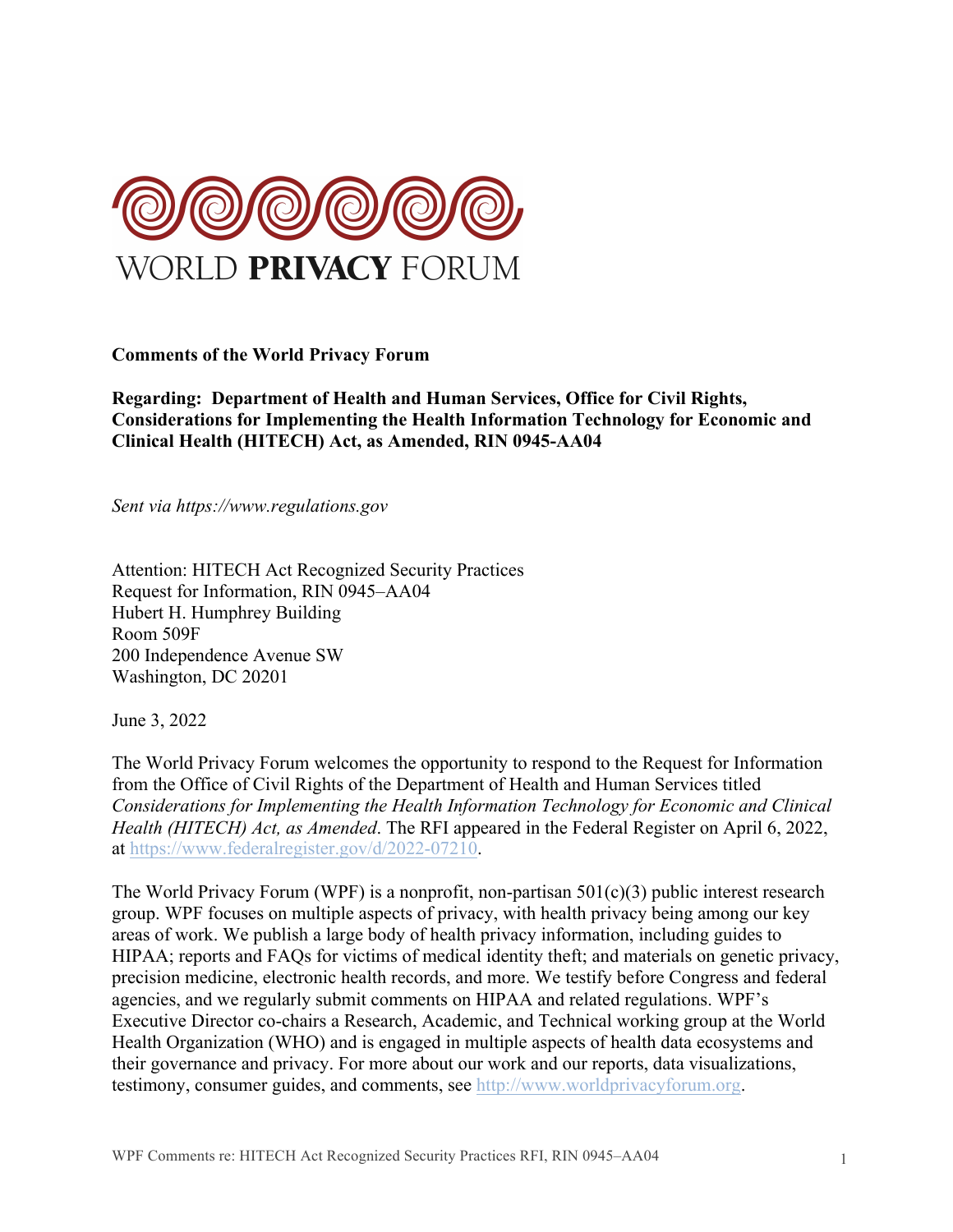In general, the RFI did an excellent job in identifying the complex issues raised by sharing penalties assessed by the Office of Civil Rights (OCR) under HIPAA with individuals harmed by noncompliance with HIPAA rules. The statute presents OCR with a multitude of challenges. Defining harm and deciding how to award compensation to harmed individuals is not a simple task.

Our comments focus on two areas: first, conflict of interest issues, and second, determining harms.

## **1. Conflict of Interest**

The statute provides that:

...any civil monetary penalty or monetary settlement collected with respect to an offense punishable under this subchapter or section 1176 of the Social Security Act (42 U.S.C. 1320d–5) insofar as such section relates to privacy or security **shall be transferred to the Office for Civil Rights of the Department of Health and Human Services to be used for purposes of enforcing the provisions of this subchapter and subparts C and E of part 164 of title 45**, Code of Federal Regulations, as such provisions are in effect as of February 17, 2009. 42 U.S.C. 17939(c)(1), https://www.law.cornell.edu/uscode/text/42/17939.

We bolded the language that raises the issue we address here. We want to state clearly that the conflict of interest problems we discuss here are the result of the way that Congress drafted the legislation. Congress did not provide sufficient guidance or direction regarding conflict of interest issues before requiring HHS to craft a methodology to solve the problem. The problems are not the result of actions taken or not taken by the Department. Nevertheless, it is incumbent on the Department to address the problem in a reasonable way.

The statute provides that penalties assessed under the HIPAA enforcement process be given to OCR to be used for enforcement of HIPAA. By itself, this provision raises a modest conflict of interest in that OCR can keep penalties to enhance its budget. We cannot assess the extent to which this provision has influenced the penalties imposed to date. Over the years, actual practice has varied widely, ranging from few or no penalties in the beginning, large penalties during a second phase of enforcement, and smaller penalties more recently.

Another provision calls for penalty sharing:

(3) Establishment of methodology to distribute percentage of CMPS collected to harmed individuals

Not later than 3 years after February 17, 2009, the Secretary shall establish by regulation and based on the recommendations submitted under paragraph (2), a methodology under which an individual who is harmed by an act that constitutes an offense referred to in paragraph (1) may receive a percentage of any civil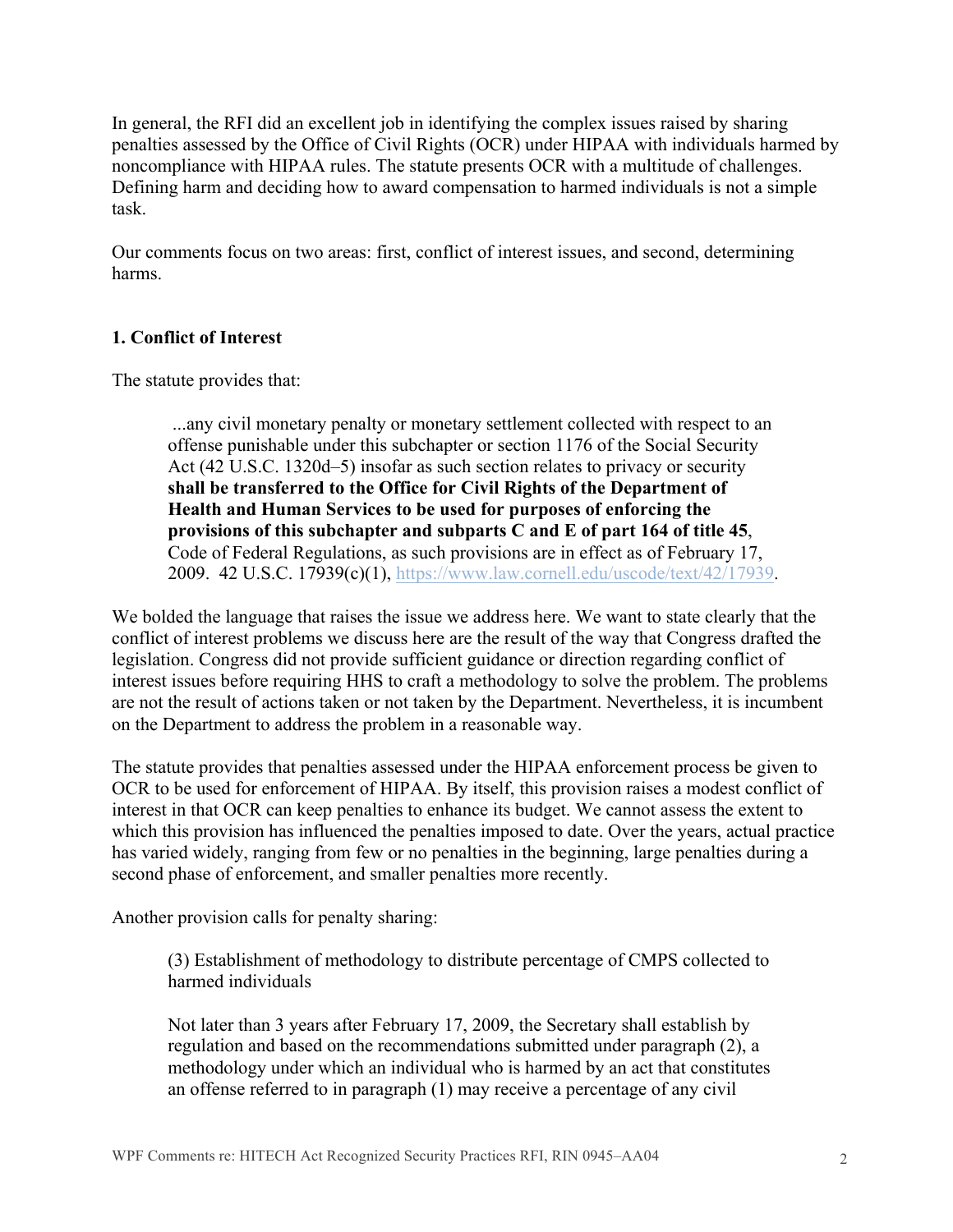monetary penalty or monetary settlement collected with respect to such offense. 42 U.S.C. 17939(c)(3), https://www.law.cornell.edu/uscode/text/42/17939.

The current effort to implement the "penalty-sharing" part of the statute raises the conflict-ofinterest problem to another dimension. It is one thing for the Department to assess and keep the penalties imposed for violations. It is another matter for the Department to decide how to share the penalties with others. To state the matter in clearer terms, the statute directs OCR to serve as investigator, prosecutor, judge, and jury, and then to decide how to share the resulting penalties between its own budget and those individuals who were harmed by the violations of law. This is a nearly impossible situation for anyone. No matter how the Department acts in any particular case, it can easily be criticized from multiple different directions.

We note that the statute directed HHS to act to share penalties with individuals by February 17, 2012. That date was over ten years ago. Only now did HHS take the first step toward implementing the penalty sharing by issuing an RFI. Future steps may include an advance notice of proposed rulemaking and then a notice of proposed rulemaking and then an actual rule. This process could easily take many more years before actual implementation of the congressional directive. One could easily conclude that HHS dragged its feet, while keeping the penalties assessed for OCR's budget.

This is the type of conclusion that can readily follow when there is an inherent conflict of interest. We want to make it clear, however, that we make no accusations in this matter. We recognize that there are many factors that go into rulemaking activities and that delays in meeting statutory deadlines are common. Nevertheless, it is too easy to look for nefarious motives. Everything that HHS and OCR does in this space can be questioned through a conflictof-interest lens.

HHS needs to find a way to separate some of the choices that arise when deciding how to divide up collected penalties. We believe it is important that, to the greatest extent possible, the Department should establish rules and procedures to guide the penalty sharing that avoid conflict-of-interest issues to the greatest extent possible. We offer a variety of ideas here.

First, in theory, the Department could avoid all conflict issues by providing that all funds go to victims and none to the Department. Unfortunately, in some cases, there may be large numbers of victims and not enough money to distribute as a practical matter. Administrative costs of distribution must be considered. Consider a data breach that affects 500,000 individuals. If the penalty is one million dollars, that is two dollars per individual. The administrative costs would consume all funds and then some. Even if the Department tried to focus the funds on those who could demonstrate harm, the cost of the determinations could consume all funds as well. Imagine adjudicating 25,000 individual claims. We reluctantly conclude that a victim-only rule simply will not work in all cases. This is likely to be true even before we reach the challenging problem of assessing individual harm.

This leads us to suggest a procedural method of avoiding conflicts. If the Department designated or hired a neutral third party to decide how to allocate the penalties, the Department would come much closer to avoiding conflicts of interest. That third party could be an administrative law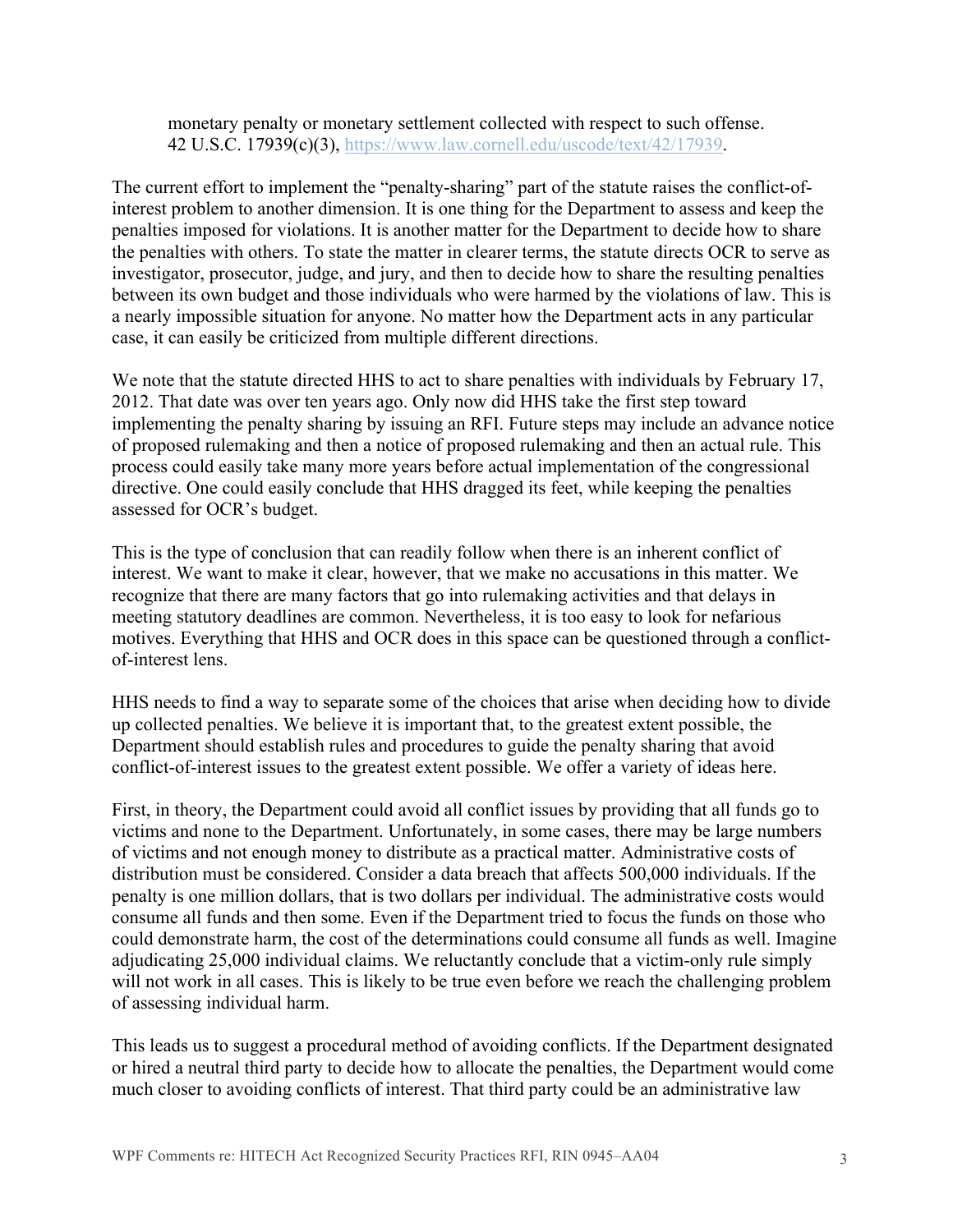judge, an arbitrator, a mediator, or a neutral third party hired for the purpose. The most important job of the third party may be to make an initial decision about allocating penalties between the Department and victims. For that reason, it would be essential that any decision maker have no ties to the Department. The appointment of the third party should be for a term of a set number of years without the possibility of renewal.

It is likely that some basic rules will be useful for whomever makes allocation decisions, whether that be a board, a group, or a third party. For example, when a penalty has resulted from a case where an individual complained about denial of access to records, the complaining individual could be compensated for the effort of pursuing the records and filing the complaint. If a denial resulted in additional expenses (e.g., duplicate testing) or worse outcomes (delayed diagnosis), additional compensation should be allowed. Even this simple case is not easy. We recognize that the costs of duplicate testing may not always be borne by the individual. There may be health insurers who paid for the tests. There could be other remote victims as well. Denial of records could increase costs for employers. A family member and not the actual data subject may have expended time and effort to obtain the patient's record. It may be that there is a need for a rule that compensation is only available for direct harms to a patient.

We think that it will take more work to develop rules that are fair and that avoid or limit the conflicts of interest inherent in the statutory requirement for penalty sharing. What we suggest here is just a start.

## **2. Determining harm**

The RFI states:

...the term ''harm'' is not defined by statute, and the HITECH Act does not provide HHS direction in how to define harm. Rather, the only qualification is that a relationship exists between the harm and the act of noncompliance with the HIPAA Rules. The Enforcement Rule identifies four types of harm as mitigating and aggravating factors that may be considered in determining the amount of CMPs—physical, financial, reputational, and ability to obtain health care—while leaving open the possibility of other types of harm.31 <sup>32</sup> However, the Enforcement Rule does not specifically define each of those types of harms, and the HITECH Act does not require OCR to apply those exact same harms to a methodology for distributing a percentage of CMPs and monetary settlements to harmed individuals. Therefore, OCR is considering what harms may make an individual eligible to receive such distributions.

Determining harm in the health care context is a complex matter, and harms in the health sector can result from a myriad of factors and interactions. Not all harm is of equal importance--we note that there is a distinct continuum of harms that HHS could map out. Harms can range from straightforward non-compliance, for example, a covered entity's refusal to provide an accounting of disclosures, to more serious harms such a refusal of record sharing that leads to a late diagnosis, leading to poor medical outcomes. As a general overview of thinking regarding harms, we recommend that the Department read and consider a new law journal article relevant to the problem. Danielle Keats Citron and Daniel J. Solove recently published *Privacy Harms*, 102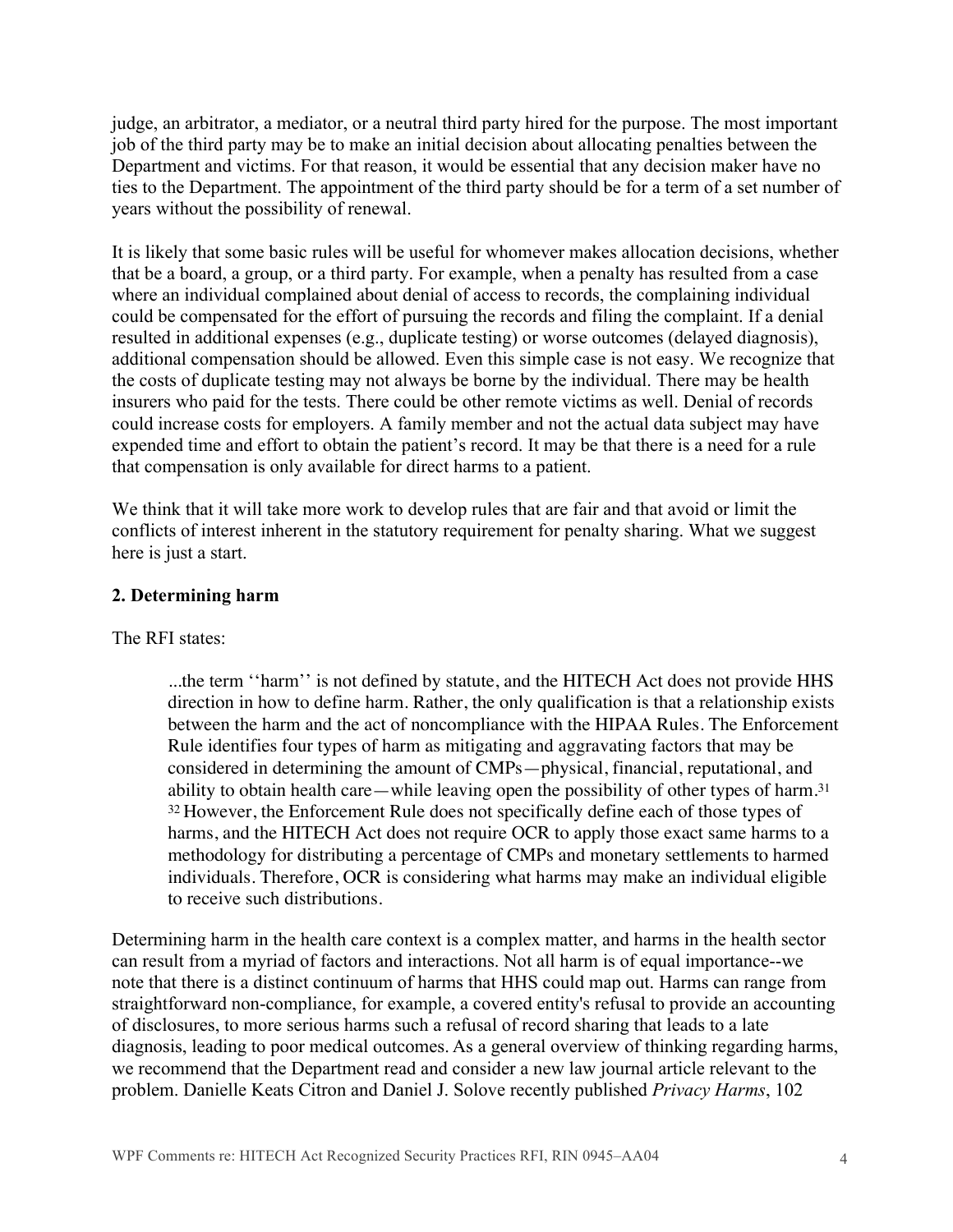## Boston University Law Review 793 (2022),

https://papers.ssrn.com/sol3/papers.cfm?abstract\_id=3782222, This article represents the best of current thinking on the problem of identifying privacy harms that are appropriate for compensation.

We note that there are harms that can occur from aggressive and persistent bad actors, who manage to break the defenses of even the most HIPAA-compliant entities. This raises a number of challenging issues. One issue we would like to specifically raise in this context is medical identity theft. Medical identity theft is a specific category of harm that WPF urges HHS to take into serious consideration.

WPF is extremely familiar with this particular crime, and the serious harms it creates, which can include both financial and medical harms. In 2005, WPF was asked to testify about the risks of the then-proposed National Health Information Network (NHIN) before the National Committee on Vital and Health Statistics (NCVHS.) In our testimony, we discussed - for the first time on public record - what we termed "medical identity theft." (*Electronic Health Records and the National Health Information Network: Patient Choice, Privacy, and Security in Digitized Environments,* http://www.worldprivacyforum.org/wp-

content/uploads/2005/08/pamdixonNCVHStestimonyfinal.pdf) In 2006, we published the first major report on medical identity theft in which we defined the term, documented the harms, the scope of the crime at the time, and documented the modus operandi of the crime and provided recommendations. (Pam Dixon, Robert Gellman, *Medical Identity Theft: The information crime that can kill you*, https://www.worldprivacyforum.org/2006/05/report-medical-identity-theft-theinformation-crime-that-can-kill-you/) In subsequent years we have created a great deal of material around medical identity theft, including FAQs for victims, and we created a methodology with health care providers to help in mitigating the errors in medical records that is one of the terrible hallmarks of this crime. See WPF's dedicated medical identity theft page with medical identity theft research and resources: https://www.worldprivacyforum.org/category/medid-theft/.

We have received many requests for assistance from victims of this crime, which is why we know that this crime can have devastating consequences with the potential to impact patients for years. Some never fully recover the integrity of their health files, depending on the provider. Some never fully recover financially, and some have suffered other terrible consequences people have had their children removed from their care for months due to medical ID theft, people have received improper care based on file errors introduced by fraudulent actors, people have had hospital bills in multiple states for expensive surgeries they never had, and some have had problems getting a job due to incorrect information placed fraudulently in their medical file.

Today, medical identity theft is now a known and acknowledged problem, and although we have made great strides in preventing and solving the problems that this crime poses, medical identity theft still exists, and there are still victims who are suffering in some cases significant, wideranging harms. We encourage the Department to specifically acknowledge medical identity theft as a crime that creates a range of consequential harms for many of its victims.